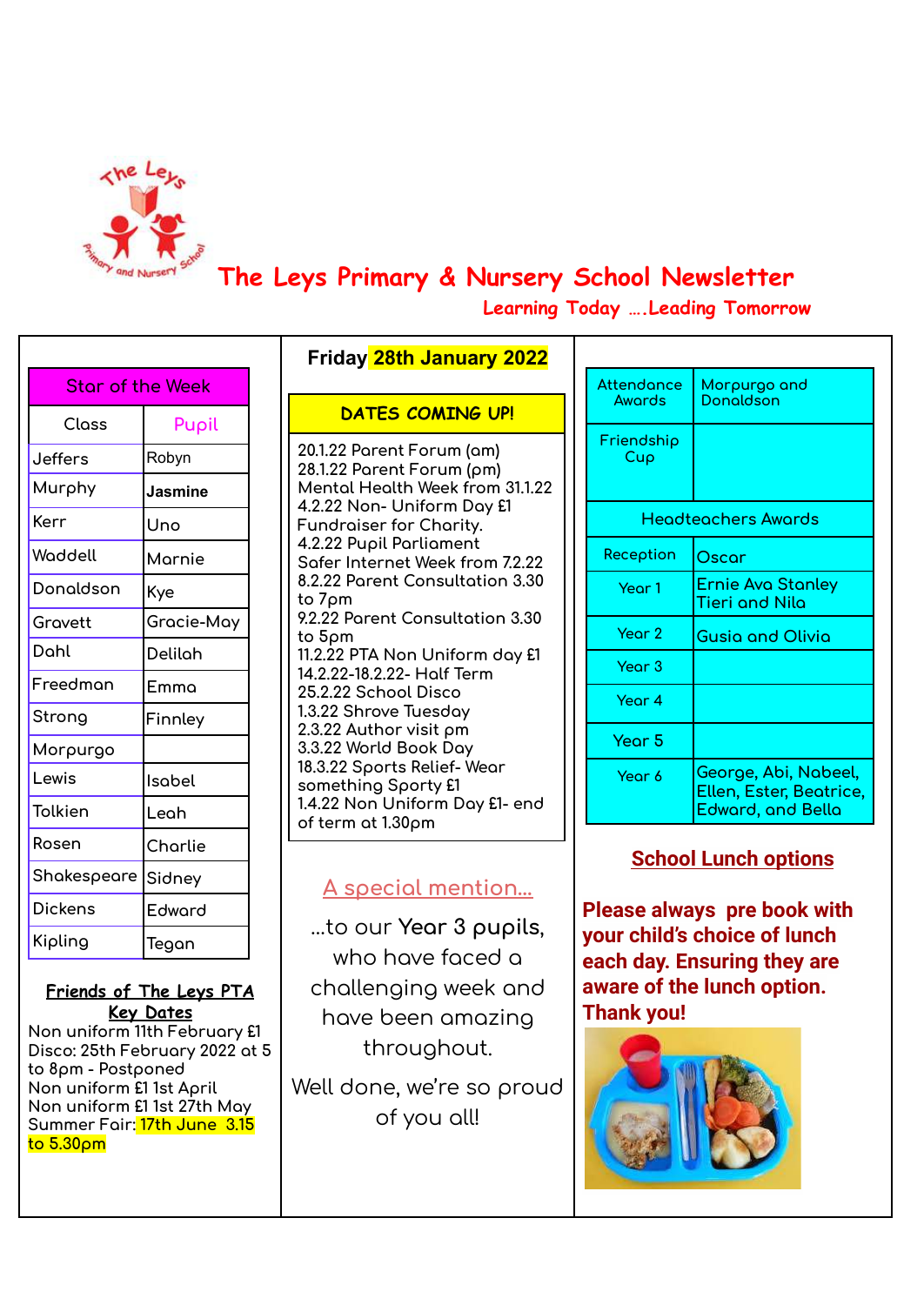# **UPPATE**

#### **Writing**

**This half term the whole school has been looking at the book Flotsam by David Weisner. It is a wordless book about the journey of an underwater camera- it contains many fascinating and unique images. The children have thoroughly enjoyed their cross-curricular work around this book and the writing that has come out of it has been Amazing! There has also been some excellent Art and D.T work!**



|  | cameras exotic Tourney                                                                   |  |
|--|------------------------------------------------------------------------------------------|--|
|  | As the camera depirted into the sea, if yes set to a dimension lib. no other             |  |
|  | dipression of exotic animatis A dimension of limities colours. The first solid uns       |  |
|  | gill of unque number eaching colours, fish like mechanical colocity. Blizzard startes of |  |
|  | not start phone the monetable blue ocean as the exactinguas dossy states shipped         |  |
|  | for up alone as Pare pearl eyes uidand with a strain damands outsided som in             |  |
|  | unter it was a significant sight. Paroles of mechanical creatures particuly symmetry     |  |
|  | de carges while an army of colours pictours black will know music reuning                |  |
|  |                                                                                          |  |



#### **CLASS OF THE WEEK**



*This week we have been working on our artwork to go with the whole school text, Flotsam. We first looked at some images of sea turtles underwater. Then, we used paints to paint our background using tints and tones. Next, we watched a youtube tutorial on how to draw a turtle. We then made our own turtles and coloured them in and cut them out. Finally, we glued the turtle to the background taking into consideration the direction the light is entering the picture.*

| Empathy   Inclusivity   Respect   Aspirations   Determination   Empowerment |  |  |  |  |
|-----------------------------------------------------------------------------|--|--|--|--|
|-----------------------------------------------------------------------------|--|--|--|--|

### *Freeman*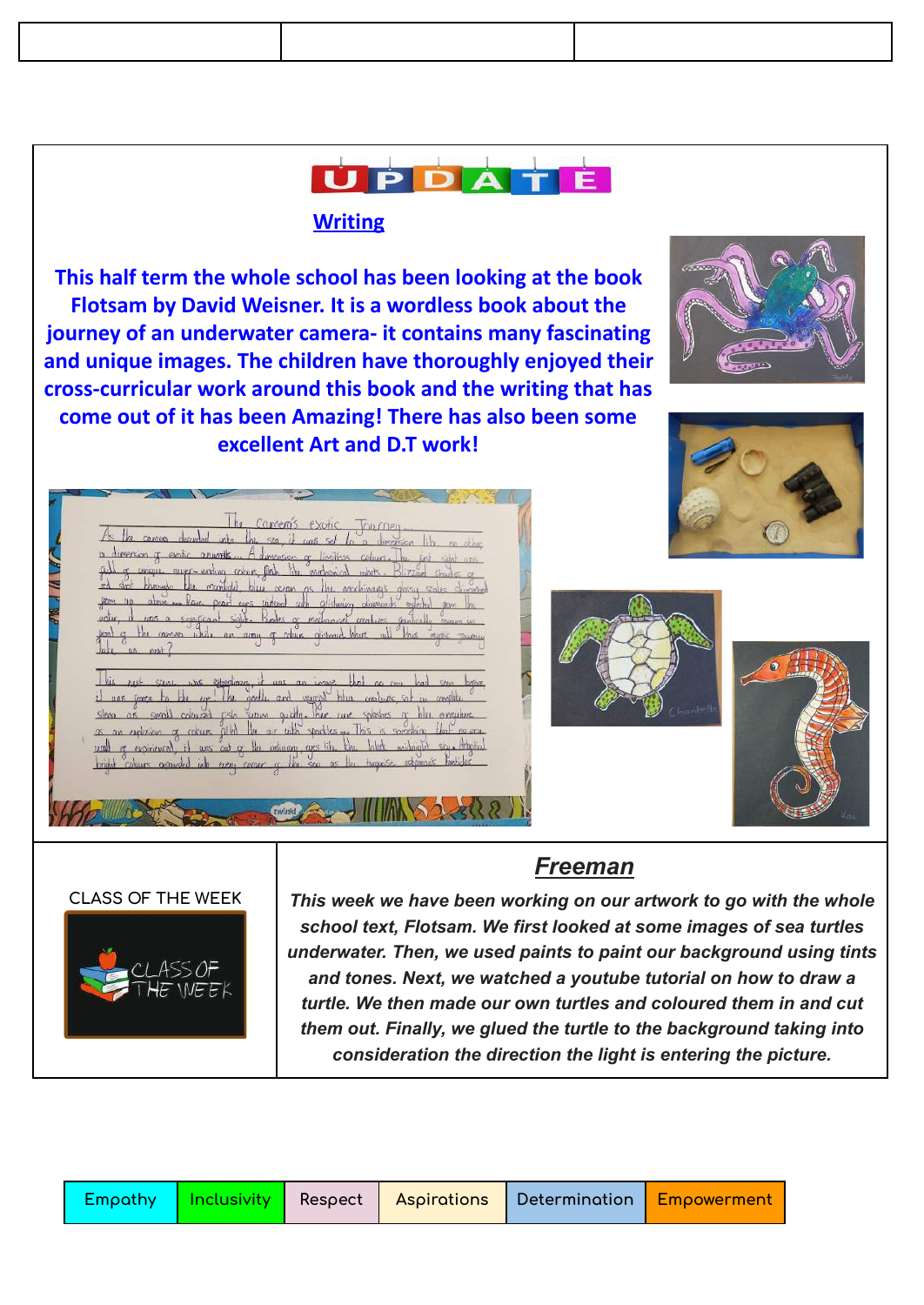

#### **Spiritual, Moral, Social, Cultural and British Values**

around the world.

During this term, year 6 are looking at the style of Japanese art. This week, Kipling class had a chance to make their own origami. They made a variety of different shapes and enjoyed being able to take part in the mindful activity.



|  |  |  |  | Empathy   Inclusivity   Respect   Aspirations   Determination <mark>  Empowerment  </mark> |  |
|--|--|--|--|--------------------------------------------------------------------------------------------|--|
|--|--|--|--|--------------------------------------------------------------------------------------------|--|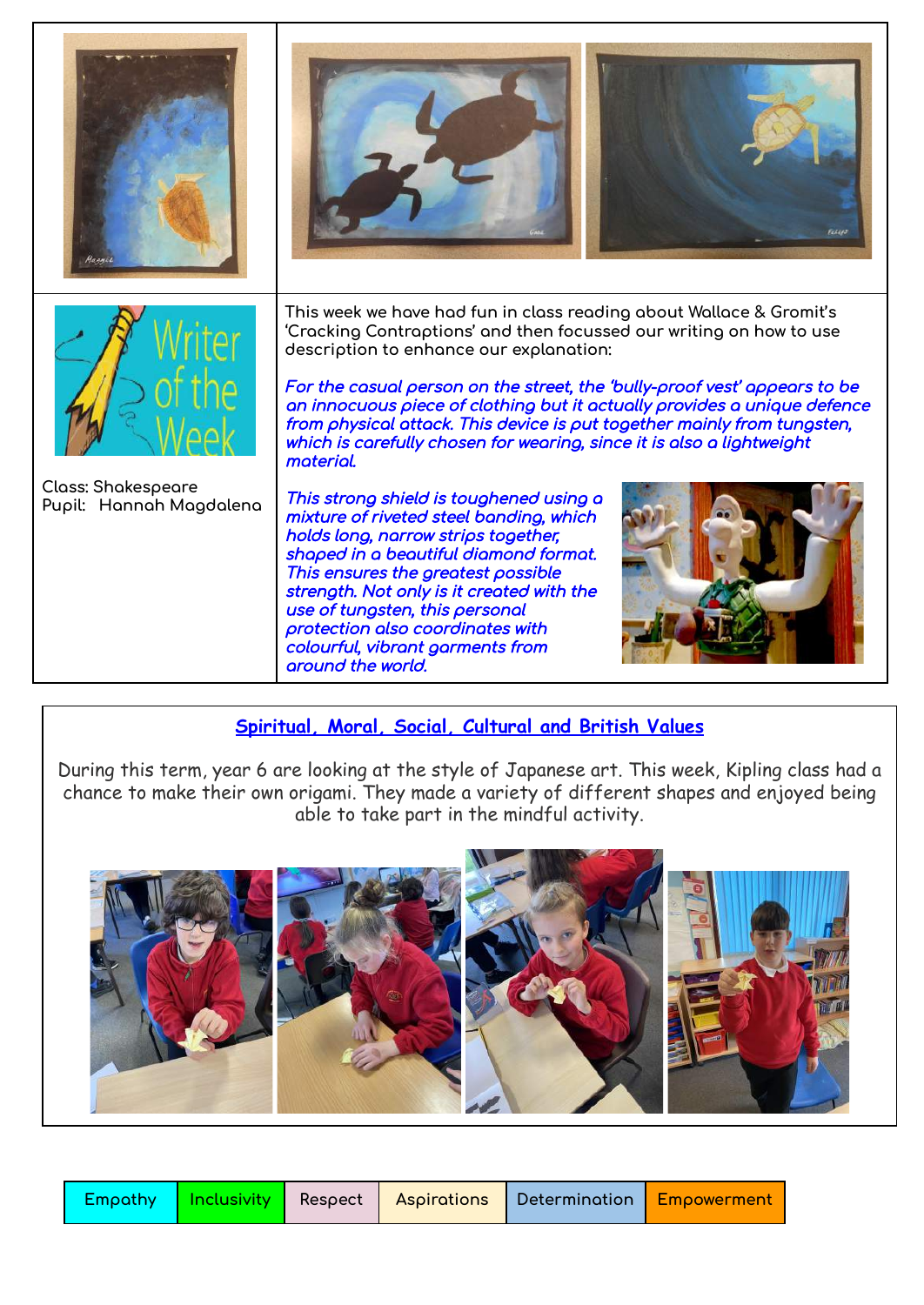

# **WELLBEING**

In preparation for our Mental Health Week, the children from year 1 to 6 are completing a well being questionnaire. This is to help us gather evidence towards achieving the Hertfordshire Mental Health Kitemark, also to identify areas of need that we can work on with the children. The younger children in years 1 and 2 completed 10 questions in groups with their adults. We have found that,

81% have friend to talk to 73% feel liked by others 85% are happy 73% felt there were many things they could do well 95% know who to ask if they need help 68% get enough sleep 68% eat healthily 87% are proud of themselves



Class teachers will be completing work on healthy eating, the importance of sleep and helping children to identify positive strengths.

We are extremely proud of our Year 6 pupils who have been creating some marvellous pieces of writing based on our whole school book Flotsam

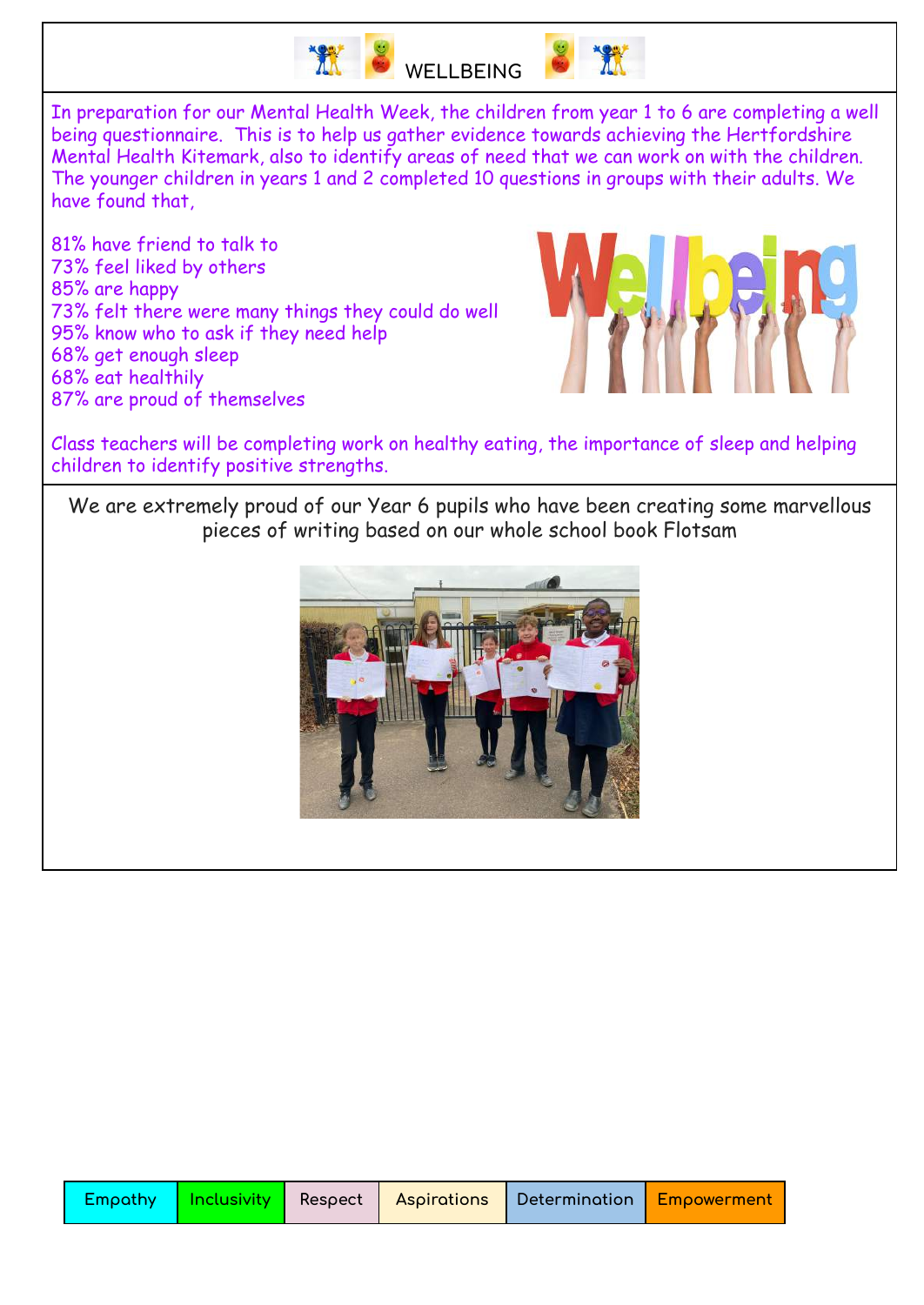# **The Leys Have Talent**

Oliver, In Year 4, has just received his 100m swimming certificate! Well done Oliver, we are all very proud of you!



Please Email:

[Theleyshavetalent@leys.herts.sch.uk](mailto:Theleyshavetalent@leys.herts.sch.uk) if your child has completed an out of school activity and received a medal, award or certificate! We are excited to hear about the talents the children at The Leys have outside of school!



# **Free** Music Lessons

Hertfordshire Music Service is proud to be joining the national campaign by [Music](https://www.musicmark.org.uk/) Mark called 'Get Playing'; offering an exciting opportunity to get more young people into music.

They are providing a brass and woodwind tutor to offer Free group taster lessons at Stevenage Music Centre. These take place each week for half a term.

This is a great opportunity for students wanting to learn a musical instrument. To sign up please visit **surveys.hertfordshire.gov.uk/s/GetPlaying**



**Please be aware that the government continues to regard holidays during term time as unauthorised unless there are exceptional circumstances to consider. Parents who decide to take pupils on holiday during term time may incur a fine.**

**Please note that the May half term break has been extended on both sides to allow more time for travelling for planned holidays.**

**Friday 27th May 2022 Occasional Day due to Queen's Platinum Jubilee- school is closed May half term Monday 30th May to Friday 3rd June Monday 6th June Inset Day- School is closed Pupils return on Tuesday 7th June 2022**

**Don't forget to book on**

|  | Empathy   Inclusivity   Respect   Aspirations   Determination   Empowerment |  |  |  |  |
|--|-----------------------------------------------------------------------------|--|--|--|--|
|--|-----------------------------------------------------------------------------|--|--|--|--|